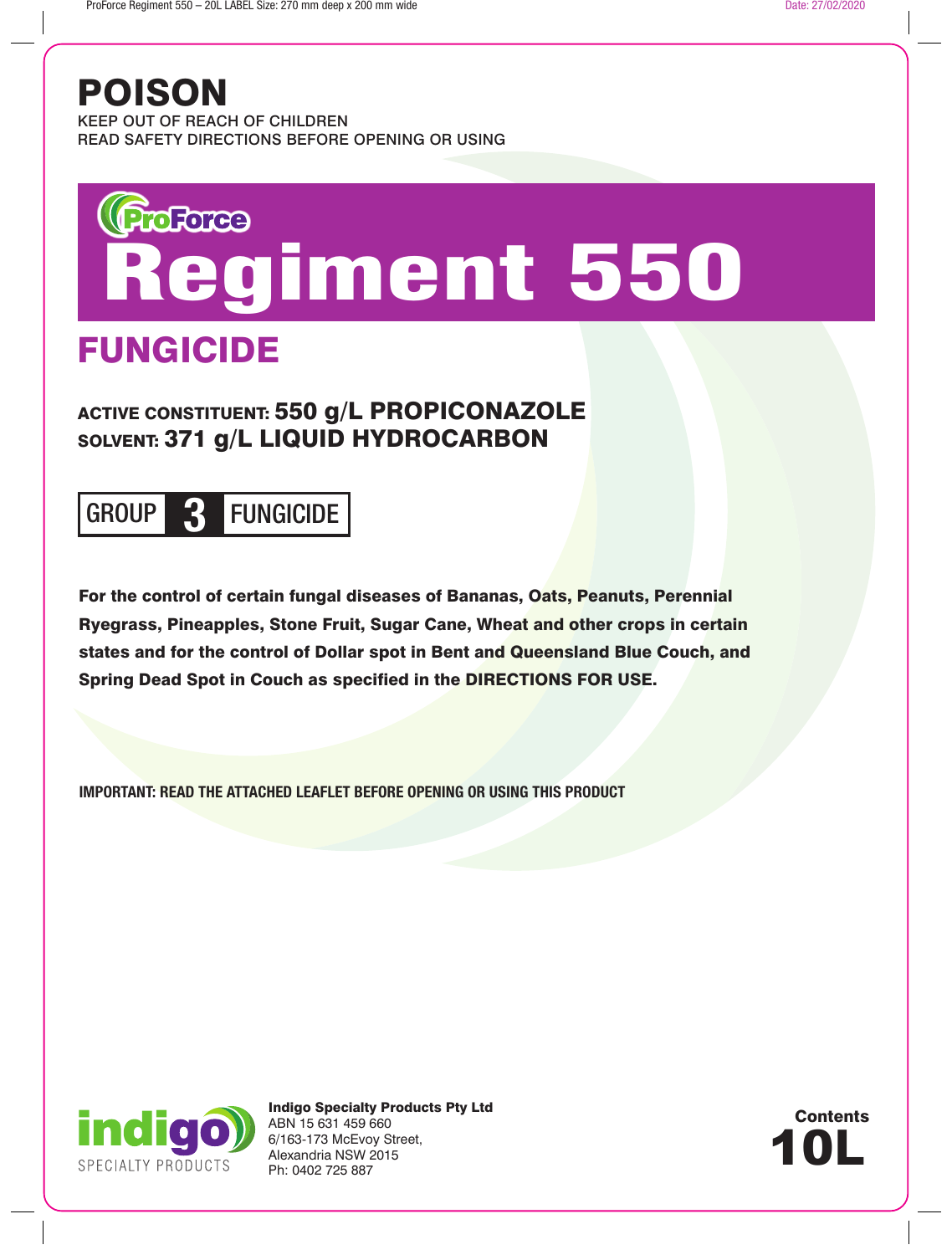## **FUNGICIDE Gazax**<br>Regiment 550

#### **STORAGE AND DISPOSAL**

Store in the closed, original container in a cool, well-ventilated area. DO NOT store for prolonged periods in direct sunlight. Triple rinse containers before disposal. Add rinsings to spray tank. DO NOT dispose of undiluted chemical on-site. For pineapples dispose of spent dip in approved landfill or bury under at least 500mm of soil in a non-crop, non- pasture area away from water sources or homes. If recycling, replace cap and return clean containers to recycler or designated collection point. If not recycling, break, crush or puncture and deliver empty packaging to an approved waste management facility. If an approved waste management facility is not available bury the empty packaging 500 mm below the surface in a disposal pit specifically marked and set up for this purpose clear of waterways, desirable vegetation and tree roots, in compliance with relevant Local, State or Territory government regulation. Do not burn empty containers or product.

#### **SAFETY DIRECTIONS**

Harmful if swallowed. Will damage eyes. Will irritate the nose and throat, and skin. Avoid contact with eyes and skin. Do not inhale vapour. When opening the container and preparing the spray wear cotton overalls buttoned to the neck and wrist and a washable hat, elbow length chemical resistant gloves, goggles and a disposable mist face mask to cover the mouth and nose. When using the prepared spray wear cotton overalls buttoned to the neck and wrist and a washable hat, elbow length chemical resistant gloves, goggles. If product in eyes, wash it out immediately with water. If product on skin, immediately wash area with soap and water. Wash hands after use. After each day's use, wash gloves, goggles and contaminated clothing.

#### **FIRST AID**

If poisoning occurs contact a doctor or Poisons Information Centre. Phone Australia 13 11 26, New Zealand 0800 764 766. If swallowed DO NOT induce vomiting.

#### **SDS**

Additional information is listed in the safety data sheet (SDS). A safety data sheet for ProForce REGIMENT 550 Fungicide is available from Indigo Specialty Products Pty Ltd on request.

#### **Combustible liquid.**

In case of fire: Suitable extinguishing media are carbon dioxide, dry chemical, foam, water fog.

#### **May cause an allergic skin reaction.**

If skin irritation or rash occurs: Get medical advice.

Do not eat, drink or smoke when using this product.

IF INHALED: Remove victim to fresh air and keep at rest in a position comfortable for breathing.

#### **CONDITIONS OF SALE**

Seller warrants that the product conforms to its chemical description and is reasonably fit for the purposes stated on the label when used in accordance with directions under normal conditions of use.

No warranty ( other than non-excludable statutory warranties ) of merchantability or fitness for a particular purpose, express or implied, extends to the use of product contrary to label instructions, or under off-label permits not endorsed by Indigo Specialty Products Pty Ltd or under abnormal conditions. Indigo Specialty Products Pty Ltd accepts no liability for any loss or damage arising from incorrect storage, handling or use.



ALL HOURS – AUSTRALIA WIDE

IN A TRANSPORT **EMERGENCY** 



Batch No.

Date of **Manufacture** 

APVMA Approval No.: 68606/121766